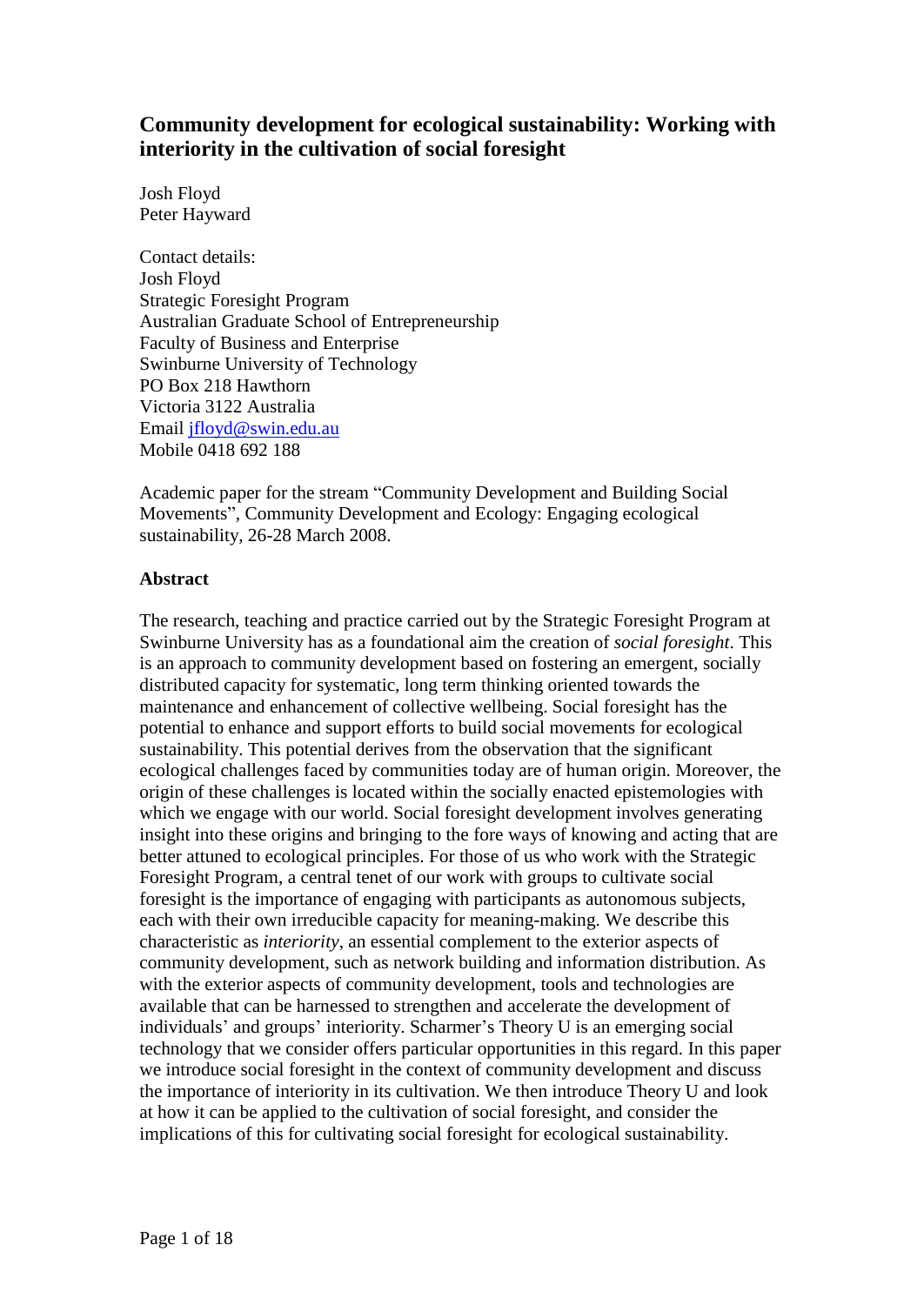### **Introduction**

The research, teaching and practice conducted by the Strategic Foresight Program at Swinburne University has as a foundational aim the cultivation of *social foresight*. This is an approach to community development based on fostering an emergent, socially distributed capacity for systematic, long term thinking oriented towards the maintenance and enhancement of collective well being (Slaughter, 2004).

*Strategic* foresight, as we use the term, denotes an inherent organisational focus to our Strategic foresight, as we use the term, denotes an inherent organisational focus to our work. Here, we use the concept of "the organisation" to encompass any situation where groups of individuals come together in the pursuit of shared goals, on the basis of significant commonality of interests and values. This view recognizes that it is shared interest in co-creating and co-sustaining value *of some kind* amongst individuals representing otherwise diverse perspectives that is the general defining characteristic of any organisation. Organisational settings, in this sense, may range from informalcommunities of practice to large scale, highly formal commercial entities. In this context, the practice of foresight is strategic in that it involves some level of institutionalisation and formalisation of the innate capacity that we have as individuals to generate forward views in day-to-day life. Strategic foresight involves the formal development and implementation of concepts, language and discourse, tools and methodologies, and processes for creating rigorous, coherent forward views and applying these in organisationally useful ways.

Social foresight represents a particular quality of strategic foresight, characterised by an expansion of care and concern beyond the narrower confines of organisation-centric interests, to embrace what might be termed a " an expansion of care and concern beyond the narrower confines of organisation particular, social foresight is ecological in character: it entails insight into the systemic interrelationships between organisations, their members, and the social and natural environments with which they interact. Moreover, it entails decision making and compassionate action that accords with this insight. Social foresight, in our view, represents a fully mature expression of strategic foresight.<sup>1</sup> In contrast with less mature strategic foresight, social foresight emerges more organically: its signature can be discerned in the spontaneity of foresightful conduct among communities of individuals who take personal responsibility for its enactment and propagation. Social be discerned in the spontaneity of foresightful conduct among communities of<br>individuals who take personal responsibility for its enactment and propagation. Social<br>foresight has, in this sense, "a life of its own", a life commitment to action and the community networks through which they act together.

#### **Social foresight, community development, and building social movements**

We see fostering social foresight as an essential aspect of community development. The organisational focus that we emphasise—encompassing government, "thirdsector", and business—may appear anomalous in this regard, given that "community development" is often based on civil society initiatives—that is, initiatives oriented towards community life beyond institutional settings. Our point of departure involves the observation that any organisation is at heart a form of community, and organisations themselves play fundamentally important and powerful roles in shaping and influencing the wider, informal communities in which they operate. The complementarity of the social foresight cultivation approach to more conventional community development (CD) can be illustrated with reference to the specific focus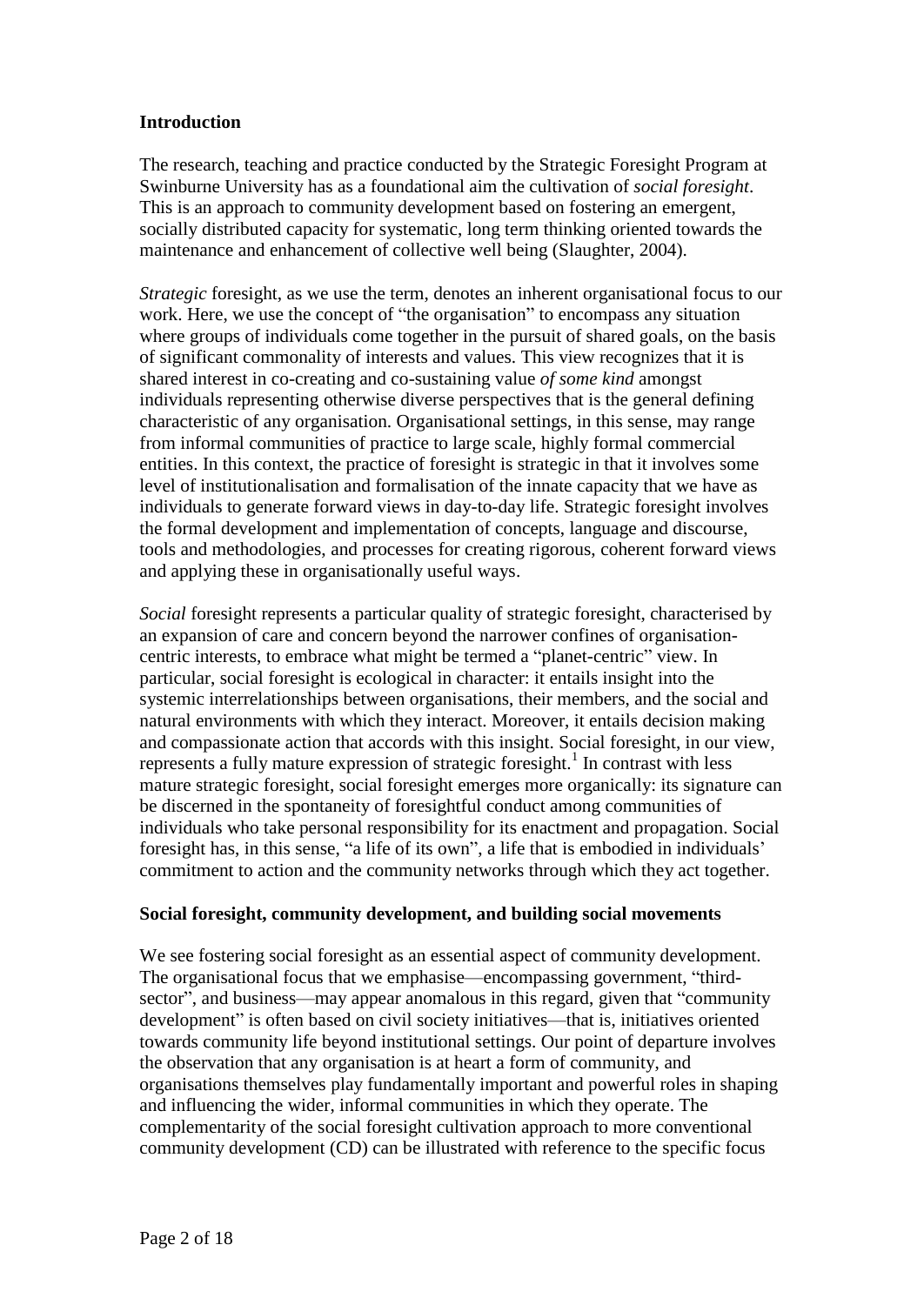of the conference stream to which this paper contributes, the building of social movements.

In considering the building of social *movements*, the image that perhaps comes most readily to mind is that of mass mobilisation of civil society in relation to a popular cause. A key question that then arises is how to raise awareness of and interest in a given cause, making it sufficiently popular that a significant proportion of civil society will act personally and directly in relation to it. While this is a critically important component of CD for ecological sustainability, the complementary contribution of social foresight cultivation hinges on a key distinction between categorically different developmental dimensions. This distinction is between *developmental span* and *developmental depth* (Wilber, 2000). In relation specifically to CD, the span dimension recognises and honours the very great importance of engaging as many people as possible in ecologically sustainable behaviour, and in efforts to further expand such behaviour through, for instance, influencing policy makers. The depth dimension, on the other hand, recognises and honours the great importance of ensuring that thinking, language, and institutional frameworks with which we comprehend and respond to sustainability challenges are adequate to the task. In other words, a focus on the depth dimension entails matching the complexity of our sustainability challenges with individual cognitive and moral capacities, and collective mental models, of requisite complexity. In our view, whereas building social *movements* focuses more on increasing the *span* of attention and action in relation to a cause, building social *foresight* relies on increasing the *depth* of attention and action amongst networks of actors with the power to influence systems, organisations, and institutions.

The specific nature of social foresight is consistent with the depth of awareness and responsiveness necessary for effective engagement with our most pressing ecological The specific nature of social foresight is consistent with the depth of awareness an responsiveness necessary for effective engagement with our most pressing ecological sustainability challenges. The use of the term "ecolo understanding the requisite depth needed and the contribution offered by social foresight for achieving this. The potential for social foresight cultivation to contribute significantly here derives from the observation that the most pressing ecological challenges faced by communities today are of human origin. Moreover, the origin of these challenges can be seen within the socially enacted epistemologies with which we engage with our world. Social foresight development involves generating insight into these origins and bringing to the fore ways of knowing and acting that are better attuned to ecological principles.

The socio-ecological character of the term *cultivation*, the metaphor that we use to describe the process of generating social foresight, itself reinforces this. Social foresight is seen as an emergent property of human systems that are themselves understood in ecological terms (Floyd and Hayward, 2008). The roots of the connection between social foresight and ecological sustainability are found in understood in ecological terms (Floyd and Hayward, 2008). The roots of the<br>connection between social foresight and ecological sustainability are found in<br>recognition that it is the "ecology of mind" (Bateson, 2000, Fisher, our principal focus if we are to make genuine headway enacting ecologically recognition that it is the "ecology of mind" (Bateson, 2000, Fisher, 2006) that must be our principal focus if we are to make genuine headway enacting ecologically sustainable futures "out there in the world". A central te construct-recognition. The aim with this is to open up creative space for social renewal by revealing our own role in the creation and perpetuation of social systems that undermine the integrity of ecological systems. Social foresight cultivation involves a shift from regarding present circumstances as having an externally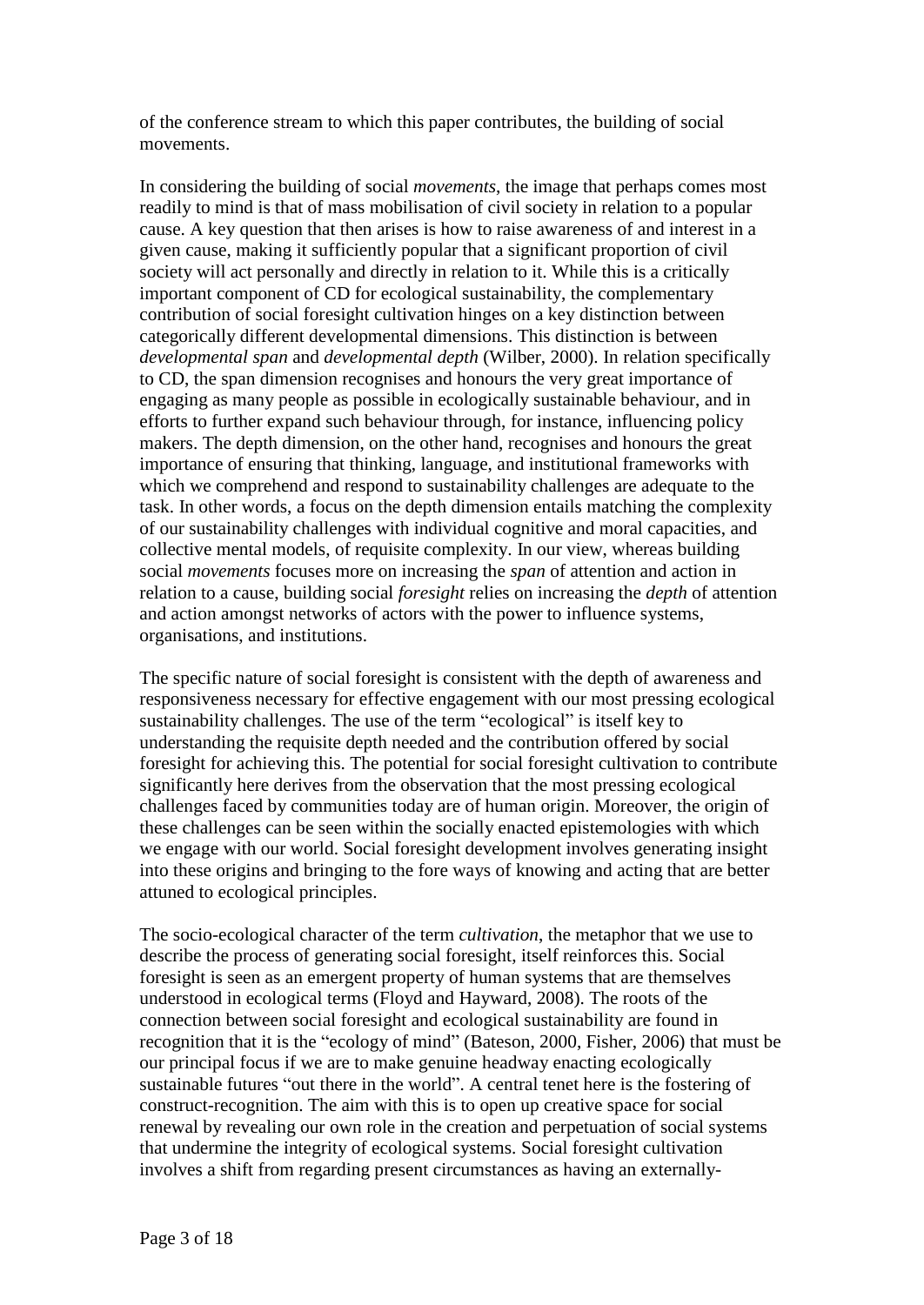determined, pre-given naturalness, towards an understanding of reality in which we live in systemic interrelationship with both the institutional and natural worlds. From the foresight perspective, the ultimate aim of bringing about such a shift is to create opportunities for innovation that can support genuinely and comprehensively healthy futures.

As we have implied though, such a shift needs cultivation: the ability to see "constructed-ness" cannot be assumed as generally and readily available. We need to know something of the nature of construct recognition and the way that it develops in individuals and groups. We need an appropriate ecology of concepts and practices that can be enacted within a community of practitioners focused on synergistically creating insight and value together. Following from this, there is a strong interrelationship between "organising ecologically" and "organising effectively for ecological sustainability", something that Bateson explicitly recognised in *Steps to an Ecology of Mind*:

[T]he problem of how to transmit our ecological reasoning to those whom we wish to influence in what seems to us to be an ecologically "good" direction is [T]he problem of how to transmit our ecological reasoning to those whom we<br>wish to influence in what seems to us to be an ecologically "good" direction is<br>itself an ecological problem. We are not outside the ecology for wh itself an ecological problem. We are not outsi<br>we are always and inevitably a part of it.

I believe that  $\ldots$  is a part of it.<br>I believe that  $\ldots$  our greatest (ecological) need is the propagation of these ideas as they develop—and as they are developed by the (ecological) process of their propagation. (Bateson, 2000: 512-3) propagation. (Bateson, 2000: 512-3)<br>Bateson also recognised the very significant challenge involved in "organising"

Bateson also recognecologically":

ecologically":<br>The step to realizing—to making habitual—the other way of thinking—so that one naturally thinks that way when one reaches out for a glass of water or cuts The step to realizing—to making habitual—the other way of thinking<br>one naturally thinks that way when one reaches out for a glass of wate<br>down a tree—that step is not an easy one. (Bateson, 2000: 468)

# **The principle of interiority**

This challenge lies at the heart of social foresight cultivation in organisational settings, and is hence central to maximising the effectiveness of organisation-centred CD initiatives. A fundamental key to addressing this challenge is engagement with what we call *the principle of interiority*. The social foresight cultivation work carried out by the Strategic Foresight Program is both founded upon and unified by this principle. It is our understanding that the principle of interiority is very often overlooked in CD work, and that by integrating this principle, CD efforts can be made more powerful. more powerful.<br>The term "interiority" as we use it here refers to those aspects of any given occasion

that require direct, participatory immersion in the situation to recognise, appreciate The term "interiority" as we use it here refers to those aspects of any given occasion that require direct, participatory immersion in the situation to recognise, appreciate and understand. Interiority contrasts with "exte occasion that are known through observation from a distance. The inclusion of behaviourism and functionalism in the social sciences. We doní<sup>t</sup> advocate for interiority in the way that we work is a response to the dominance of positivism, consideration of interiority in preference to exteriority: rather, we recognise the great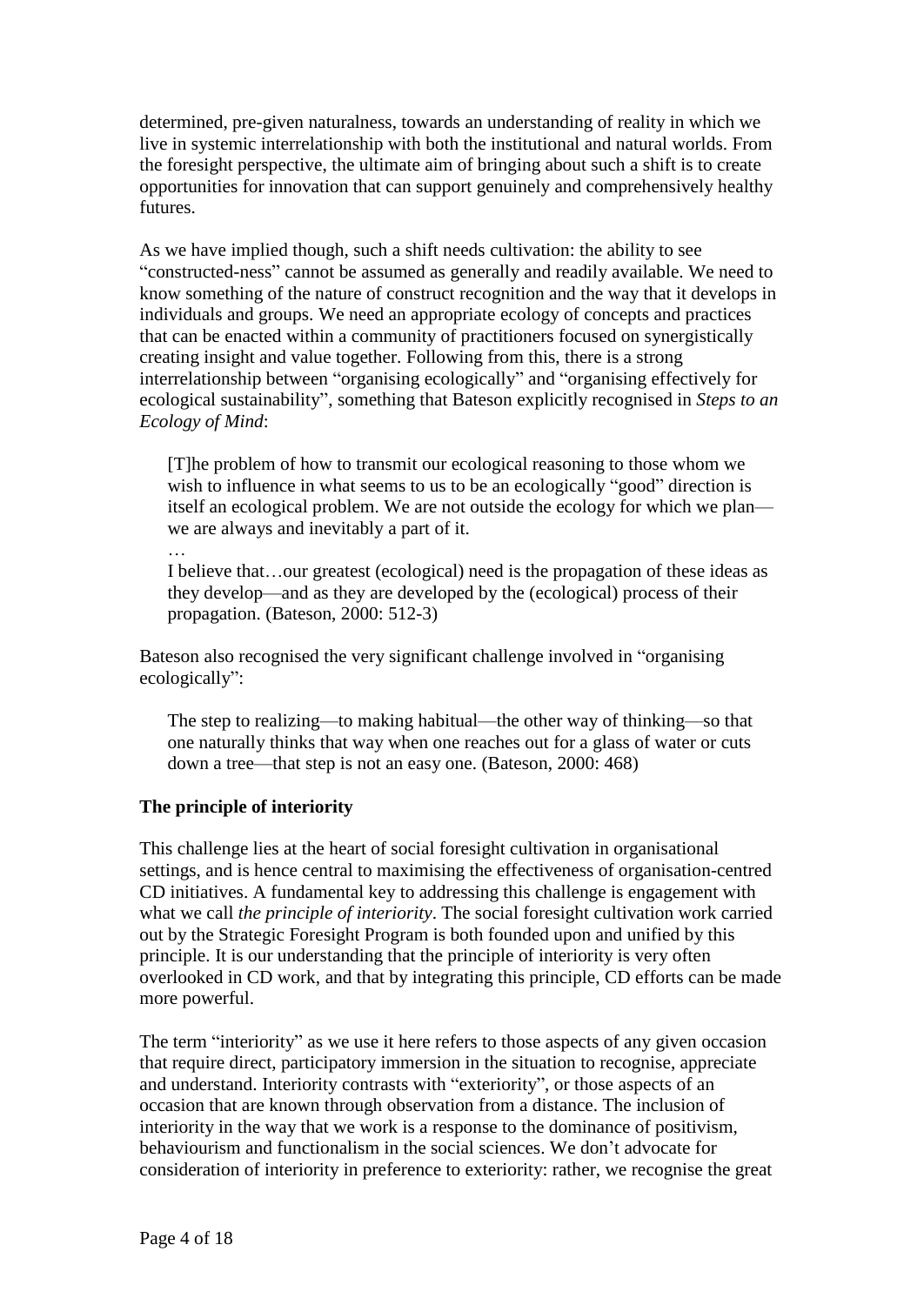value of integrating both of these aspects of reality in the way that we carry out our work. In fact, the principle is founded on our understanding that failing to take one or other of these aspects into account would effectively cut out half of the reality within which we exist and work, and so would render the outcomes of that work incomplete and less than optimally effective.

Our understanding of why it is critical to engage with these interior dimensions is that they are fundamental to our integrity as autonomous individuals living together with other autonomous individuals. Recognition of interiors as important in their own right acknowledges that each of us has experiences that are internally consistent and inherently meaningful to us - my way of making sense of reality is internally valid and valuable for me, as yours is for you. Evan Thompson, in his recent book *Mind in Life: Biology, Phenomenology, and the Sciences of Mind*, describes a basis for this principle that is itself ecological in origin:

The first idea is that living beings are autonomous agents that actively generate and maintain themselves, and thereby also enact or bring forth their own cognitive domains. The second idea is that the nervous system is an autonomous dynamic system: It actively generates and maintains its own coherent and meaningful patterns of activity, according to its operation as a circular and re-entrant network of interacting neurons. The nervous system does not process information in the computationalist sense, *but creates meaning*. [emphasis added] (Thompson, 2007: 13)

This basis for interior engagement contrasts with a more utilitarian approach—for example, an approach motivated by a desire to more effectively pursue some objective that is defined from outside, without reference to its meaningfulness and value for those who are being engaged in its pursuit. Another way of looking at this would be to say that recognising these interior dimensions respects the inherent dignity of the people with whom I am working in any situation. We will always actually *engage* with these interior dimensions, whenever we engage with other people: the question is, do we do so a) intentionally and reflectively and b) in a way that attempts to *better* respect this inherent dignity. So a basic goal might simply be to develop the quality of interaction and engagement with CD participants, such that everyone involved (facilitators + participants + others affected) has the opportunity to grow through the process. Even so, this does not mean that all ways of making sense of reality are equally adequate – my way, while i grow through the process. Even so, this does not mean that all ways of making sense meaningful for me, may be inferior to your way, in terms of the quality of the futures to which it might lead. The most skilful approach to engaging interiors for CD will recognise these qualitative differences in participant perspectives, and will strive for to which it might lead. The most skilful approach to engaging interiors for CD will recognise these qualitative differences in participant perspectives, and will strive for *better*—more insightful, more discerning, more c interiority.

The importance of recognising interiority can be further illustrated with a simple example. The image depicted in Figure 1 may be familiar. This particular version appears in *The Evolving Self* by Robert Kegan, Harvard Graduate School of Education Professor of Adult Learning and Professional Development (Kegan, 1982). The image<br>is noteworthy in relation to our discussion here in that the meaning that arises for you<br>or me as subjects encountering it is dependent on o is noteworthy in relation to our discussion here in that the meaning that arises for you or me as subjects encountering it is dependent on our own interior "meaning-making structures". Depending on these structures, the image can be interpreted as a drawing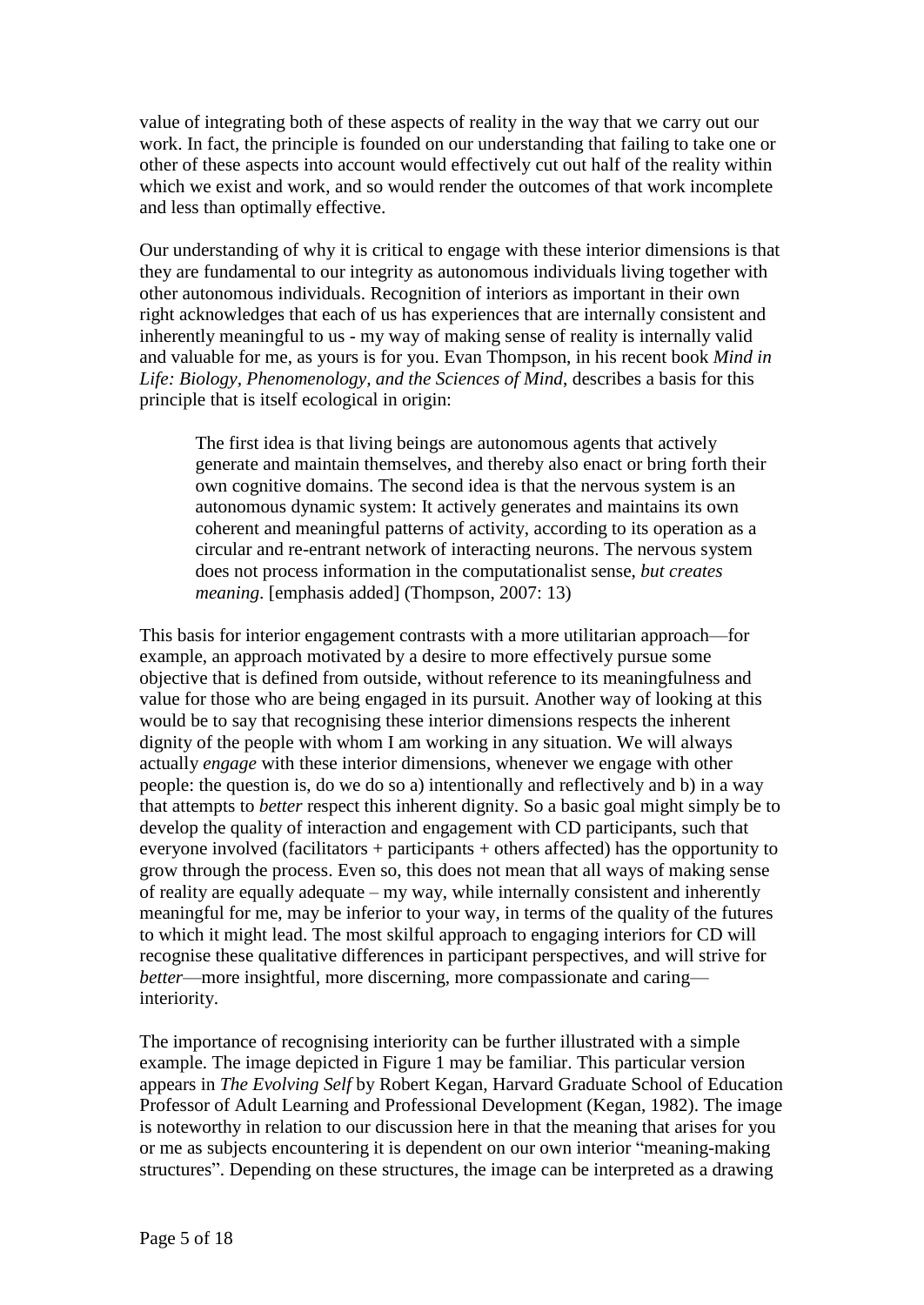of an old woman or of a young woman (in some instances, neither view is obvious, and it is also possible to see both simultaneously, although this possibility is often denied). That is, in order to understand what is happening when someone encounters and it is also possible to see both simultaneously, although this possibility is often<br>denied). That is, in order to understand what is happening when someone encounters<br>the image, we need to know about that individual's d denied). That is, in order to understand what is happening when someone encounters<br>the image, we need to know about that individual's direct experience as a subject. It is<br>not enough to have a mathematical description of t the image, we need to know about that individual's direct experience as a subject. It is<br>not enough to have a mathematical description of the image—such as the code from<br>the JPEG image used to reproduce it here—or prior kn observation. The meaning that arises on engaging with the image is intrinsic to the act of engagement, and everything that the person engaging brings to that act. Regardless<br>of what I think the meaning of the image is, it would not make sense to define<br>someone else's different interpretation as in error, on t of what I think the meaning of the image is, it would not make sense to define consistent and meaningful for that person.

The practical implications of this for CD initiatives may not at first be obvious, but they are very significant as we will attempt to explain. Consider an analogy between the structure of the image above, as defined by the binary code in the JPEG file, and the functional structure established for a CD initiative, in terms of the organisational form, formal roles, processes and procedures etc.



Figure 1: "A figure to figure". This version is reproduced from (Kegan, 1982: 9).

As can be seen with the example, if we are interested in the nature of the direct experience of engaging with the image, and the outcome of that engagement in terms of the meaning that arises for the person encountering it, then we need more than an objective description of the image. We need to engage with the interiority of the person. Likewise with the functional and logistic arrangements relating to a CD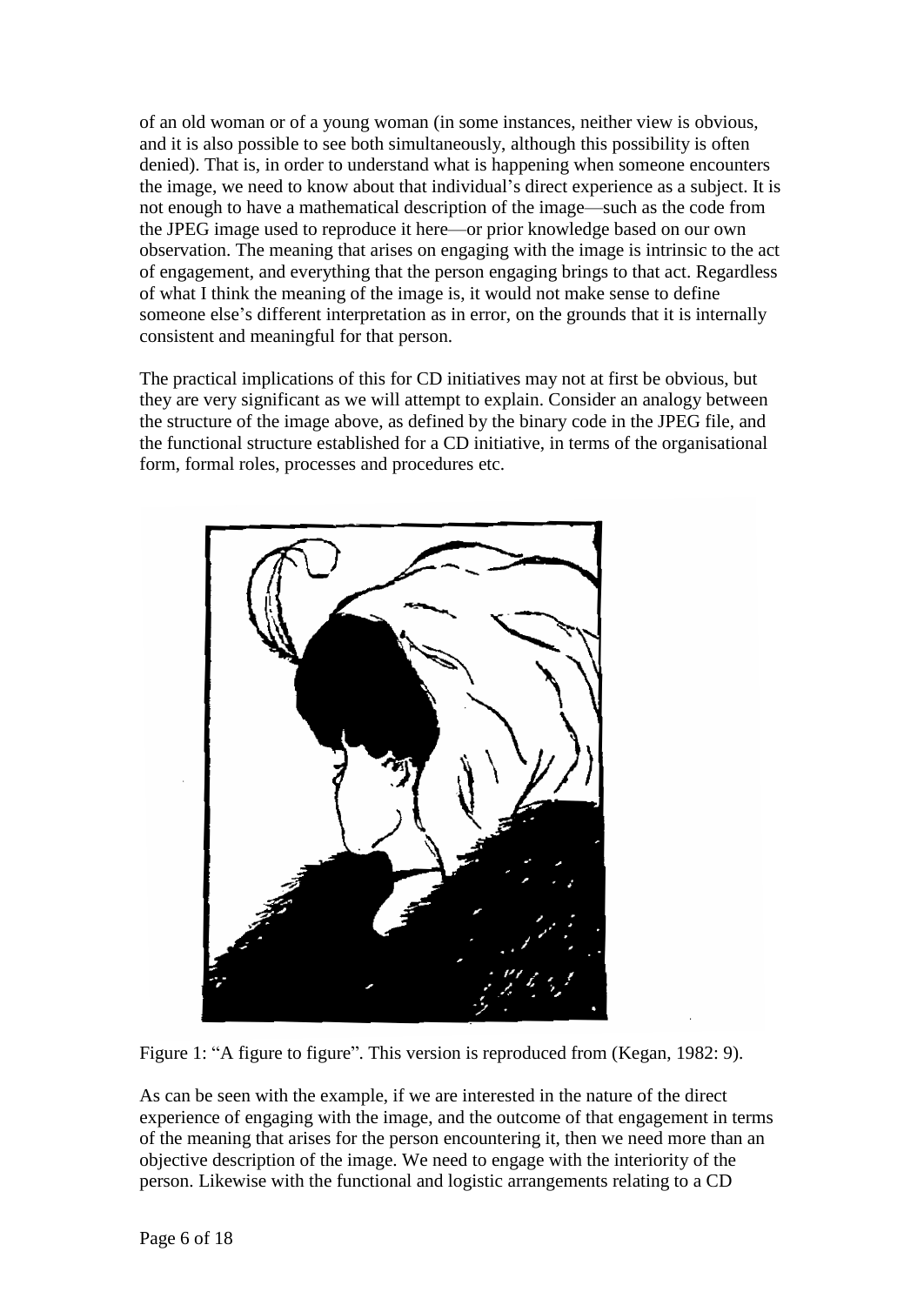initiative: If we are interested in the quality of the outcomes from that initiative, and its meaningfulness for stakeholders, then we need to engage with the interiors of those stakeholders as well as with the exterior manifestation of the initiative in terms of systems, policies, and infrastructure.

While it is true that functional structure can influence (and even determine) behaviour (Senge, 2005), the nature of this influence is dependent on the interiority of the individuals involved, and their shared culture. A functional structure that works effectively in a particular context may not produce adequate results in a very similar context, if the interiority of the individuals who enact the structure is significantly different—for instance, if there is significant context, if the interiority of the individuals who enact the structure is significantly economic, social and environmental interests and values amongst the participants. Conversely, an initiative underpinned by a less than optimal structure can produce high-performance outcomes if the interior qualities of the participants in the initiative are appropriately attuned. Many efforts aimed at developing highly effective communities focus on specifying the optimal policies, procedures and structures, while the prevailing interior qualities of participants remain unexamined. The result may be of lower quality than is hoped for.

# **Engaging CD participants: getting the right people on board**

With the foregoing discussion in mind, it is our understanding that the success of any organisation-centred CD initiative will be highly dependent on the interior capacities of the individuals involved, and on the cultural space within which they engage together. This would apply across the structures through which the initiative is enacted, from a formally incorporated organisation's governance board for example, to community stakeholders engaging in a participatory process focused on very specific outcomes. Harmonisation of interiority within all areas is an important aim in<br>this regard. In practice, such harmonisation would manifest in recognisable<br>"behavioural signatures", such as consistent mutually resp this regard. In practice, such harmonisation would manifest in recognisable demonstrated, for instance, by making and keeping of commitments by participants.

A central challenge that arises here is how to develop a quality of interiority capable of supporting social foresight amongst a community of actors, given that this cannot simply be mandated by procedures or controlled by structural design. In pursuing the depth approach to CD, it is essential to treat "community" in a very specific sense, rather than as a general quality of social cohesiveness, as measured for instance using indices of social capital. Community in this sense is the particular socio-cultural matrix that arises and supports the collective activity of a specific group of actors engaged in the enactment of high-leverage interventions for socio-ecological wellbeing. Such a community will almost certainly have a very different culture and structure to that of the wider community that it serves and in which it is situated. The development of actor communities will in turn contribute proactively to the development of the surrounding community by innovating for socio-ecological sustainability. The broad aim is to engage previously disconnected individuals in high-performing groups to generate synergistic outcomes. This is a two-way process: individuals will contribute to the development of community, while the community will provide an ongoing context for individual growth. This feedback loop of individual interiority co-developing with community culture and structure is shown in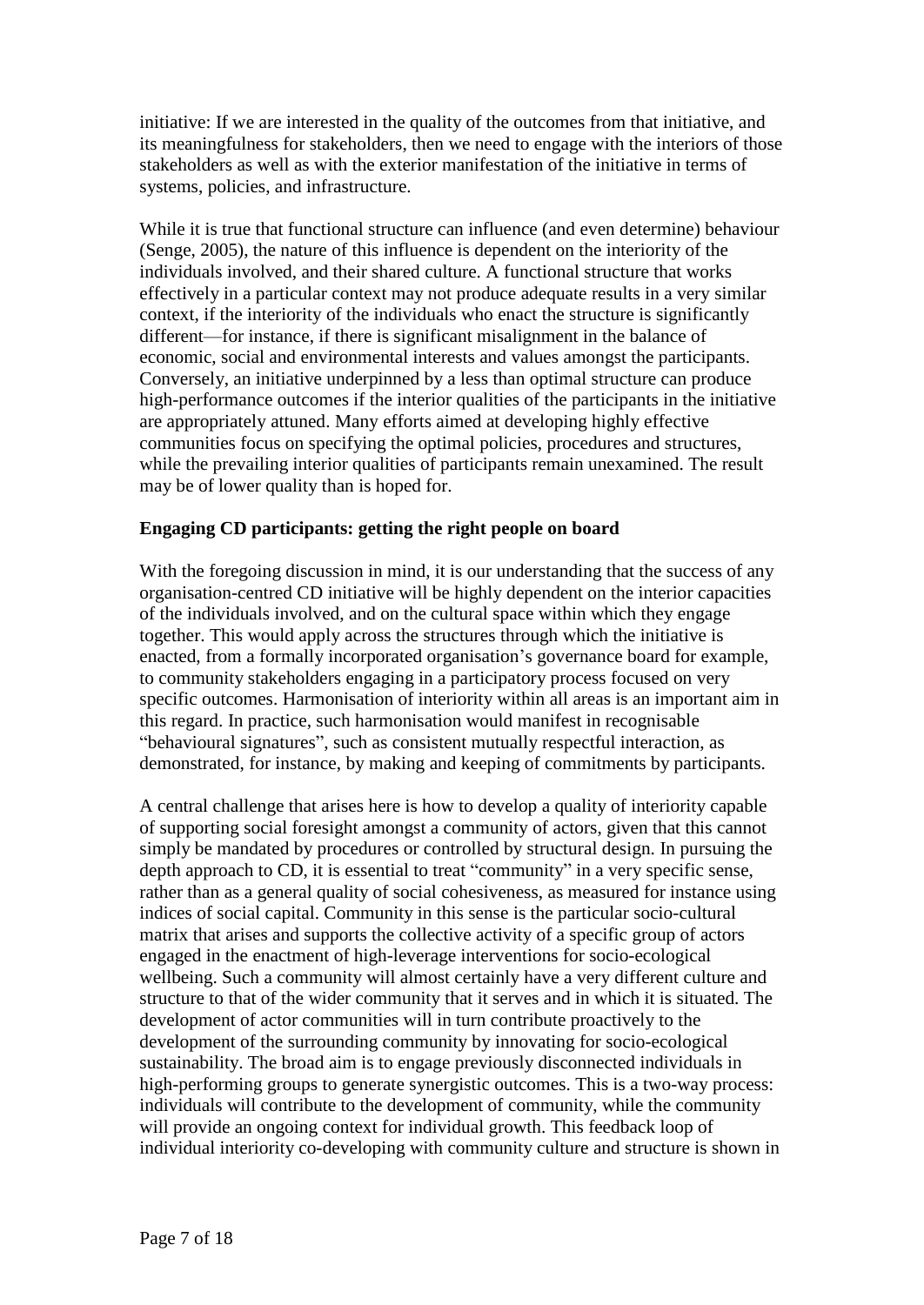Figure 2. The key to the success of this process is the availability, identification, and engagement of individuals with an interior orientation towards social foresight.



Figure 2: General process for co-developing individual interiority and socially foresightful community.

At least two pathways for identifying suitable community participants offer possibilities. On the one hand, it is possible to select desired interior attributes and then screen for these among potential participants. This might involve a less formal process based on dialogue interviews conducted by people suitably qualified to assess then screen for these among potential participants. This might involve a less formal<br>process based on dialogue interviews conducted by people suitably qualified to assess<br>an individual's interiority, or it might involve fo either case, there are some basic problems associated with this type of approach, one an individual's interiority, or it might involve formal testing using rigorous tools. In either case, there are some basic problems associated with this type of approach, one that might be considered "practical", and anoth nature.

The practical problem links back to the "structural design" problem, in that someone must first know just what to screen for. In a sense, this approach amounts to CD by top down design: decide on the interior qualities that are desirable within the participant community, if high quality socio-ecological outcomes are to result from the community's activities, and then attempt to build such a community by bringing together previously disaggregated individuals.

The philosophical problem that arises here is of greater concern. This relates to the treatment of interiority, of the ways that people make meaning together and the meaning thus created, as only the basis for a more effective set of tools. Indeed, it is this more utilitarian, "social systems" focus that honouring of interiority is intended to avoid in the first place. There is an important need here for the CD practitioner to reflect deeply on *why* interiority is seen as important. Is it because this offers a new tool for shaping outcomes towards an exogenously defined outcome? Or is itbecause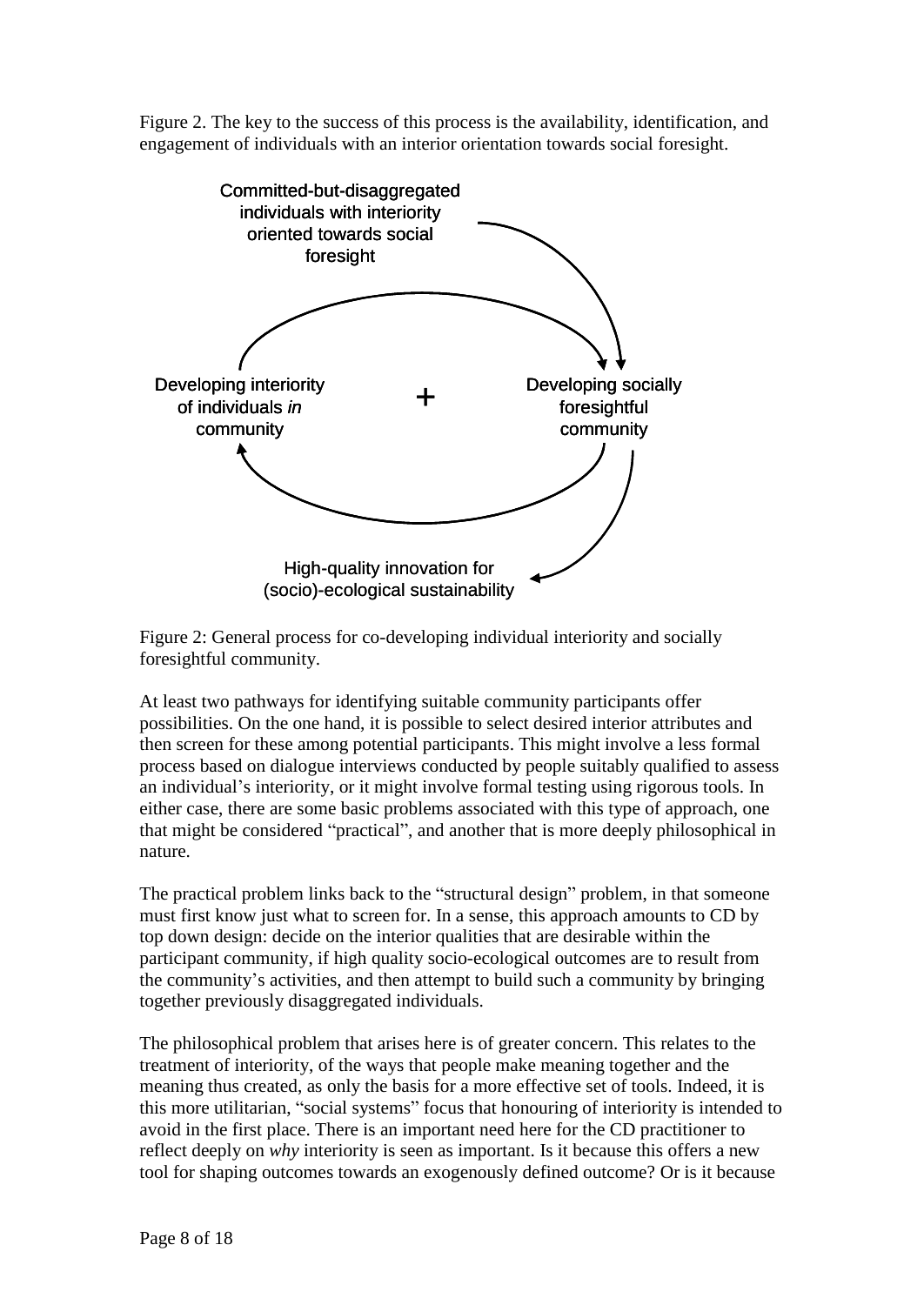those engaged in the CD initiative are regarded as autonomous beings in the process of actively bringing forth their endogenously defined, preferred futures? If it is the latter, then the embrace of interiority becomes not something that needs external justification, but instead has its own natural—ecological—purpose. There is a sense here in which the recognition of interiority is also recognition that the participation of community members in the definition and development of community futures is a natural and self-evident good.

With this in mind, the technical details of the objective ecological challenge on which a CD process is focused, while important, are perhaps less critical than the processes of reflection and dialogue through which they are explored. A key aim of engaging explicitly with these interior dimensions is to expand collective insight into ecological sustainability challenges in terms of conceptual frameworks that are *themselves* ecological in nature. That is, to better understand the objective ecological challenge,<br>we need to generate insight into the nature of self-in-culture. For example: what<br>"ends" would fit with this understanding of self-inachieving these ends would fit with this understanding?; what changes to self-in culture might assist achievement of these ends, and likewise, how might the means be made more effective in bringing forth sustainable futures characterised by improved quality of life for all those affected? This is subtle but important—and relates directly to the difference between engaging with interiors for utilitarian purposes, versus engaging with interiors as an expression of respect for the inherent dignity and autonomy of those involved in the process.

This leads to the second pathway for engaging individual participants in a CD initiative. By creating a vision of what life might be like within a high-performing community, in terms of the outward behavioural manifestation of high-quality engagement and interaction, this vision can form the basis for describing the behavioural responsibilities to which participants will be expected to commit. By defining behaviour that will entail a certain general quality of interiority, a process of self-selection can be used to ensure that "the right people are on the bus", to draw on a metaphor that Jim Collins uses to characterise what his research shows is critical to high-performing organisations (Collins, 2006). Underpinning this is the observation that individuals are unlikely to self-select for situations demanding behaviour for which they do not have either the self-directed inclination or the interior resources. Even so, this does not automatically exclude participants who have not previously cultivated the necessary abilities, but who are motivated to do so as an aspiration.

The process of self-selection involves providing potential CD participants with a rigorous description of expectations to which they would be required to formally commit. Those who do not appreciate the value of these expectations are less likely to join the initiative, and those who elect to join in any case will do so with awareness of their responsibilities. Of course, more formal organisation-based engagement might also involve conventional recruitment processes, and these will then need to first indicate suitability on other grounds such as having particular skills, training, or experience.

An important point of departure from more conventional engagement approaches is that the personal benefits of contributing be played down in favour of emphasising the joint responsibilities involved. One particular expectation in relation to this will serve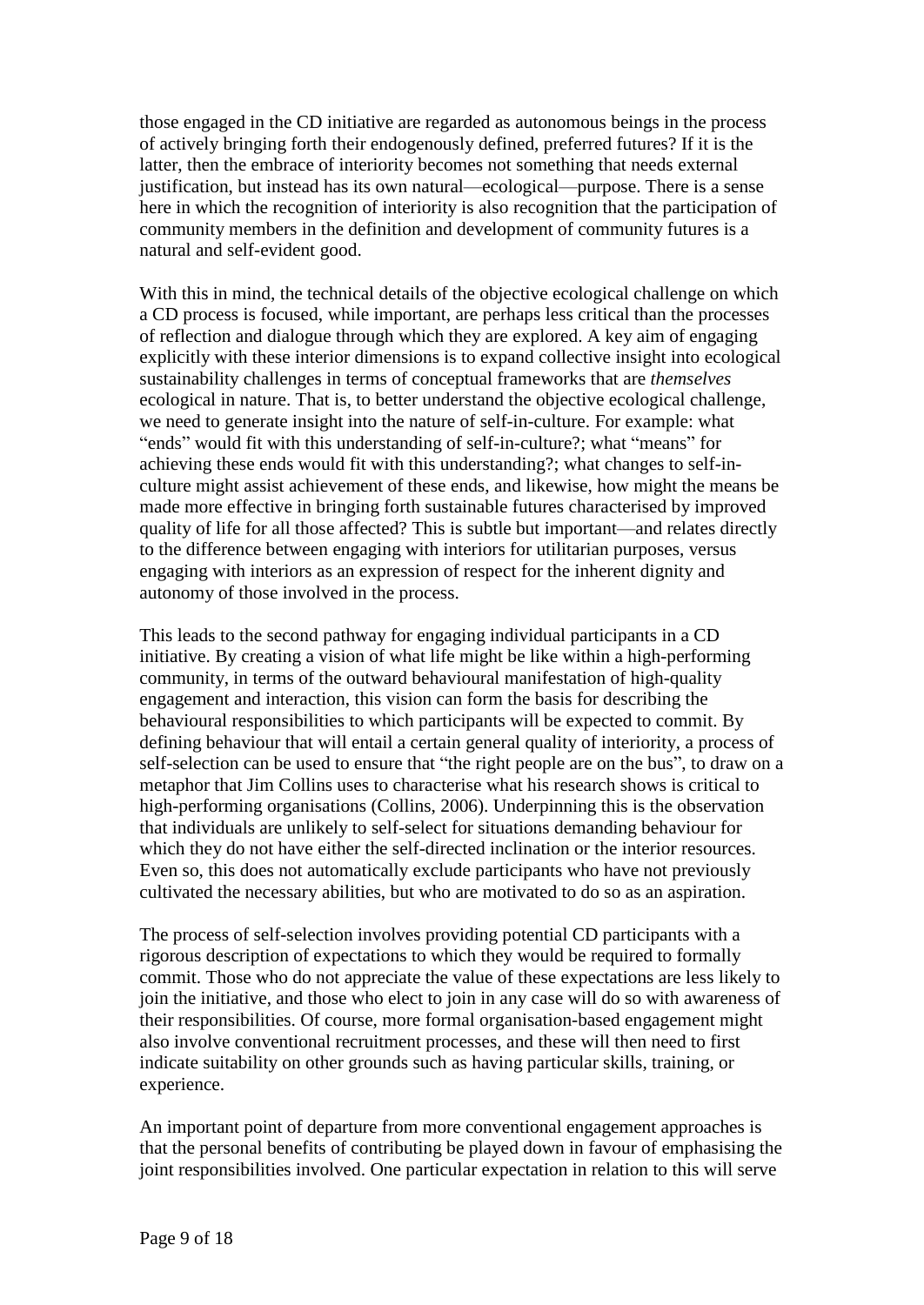as a good example of what we have in mind. The principle of servant leadership, as defined by Robert Greenleaf (2002) is strongly consistent with high quality CD initiatives for the enhancement of ecological sustainability. This entails a willingness to take responsibility for leading on the basis of perceived service opportunities wherever they arise, rather than on the basis of formal role, and a willingness to assist others to take leadership initiative on the basis of the needs and opportunities that *they* perceive.

We recognise the potential for the depth approach to CD, and the proposed participant<br>engagement method, to attract charges of elitism. In response to this, we note that<br>"elitism"—in the sense of qualitative distinction le engagement method, to attract charges of elitism. In response to this, we note that "elitism"—in the sense of qualitative distinction leading to hierarchical ordering—is not inherently pathological. In fact, elitism—as we necessarily wherever leadership is enacted. We suggest elitism becomes problematic ìonly when it entails the harmful misuse of rights and privilege associated with an ecessarily wherever leadership is enacted. We suggest elitism becomes problemate in the status is used for exclusive purposes. Through elite" status, or where this status is used for exclusive purposes. Through development of the interior capacity to manage responsibilities entailed by elite status, and by making such status available to anyone prepared to accept these responsibilities, it is our view that "elitism" in the sense that we describe it here can be a force for collective wellbeing.

With this in mind, we will now examine an emerging approach to the theory and practice of CD that we believe has great potential to support and enhance the cultivation of social foresight. Otto Scharmer's Theory U (Scharmer, 2007) provides a framework for intervening in complex social challenges that is oriented towards innovation for socio-ecologically healthy futures. Theory U provides a rigorous framework for intervening in complex social challenges that is oriented towards<br>innovation for socio-ecologically healthy futures. Theory U provides a rigorous<br>conceptual background for the U Process, Scharmer's practical connecting deeper thought with more effective action. In the U Process we find a powerful vision of community practice that is ideally suited to attracting and engaging participants with the interior qualities needed for effective social foresight cultivation. We introduce Theory U and the U Process here in some detail, in the context of CD for ecologically sustainable futures.

# **Introduction to Theory U**

Scharmer's work is underpinned by recognition, appreciation and integration of interiority in responding to complex social challenges. As such, it provides an established framework for bridging between structures, processes and procedures on the one hand, and the interior qualities of the individuals who enact these exterior factors on the other hand. By drawing deeply on the principle of interiority, Theory U offers a powerful and effective approach to developing community within organisational settings. The deeply systemic perspective underlying Theory U offers a powerful and effective approach to developing community within<br>organisational settings. The deeply systemic perspective underlying Theory U<br>provides particular power for cultivating construct-sensitive insight int organisational settings. The deeply systemic perspective underlying Theory U<br>provides particular power for cultivating construct-sensitive insight into the "ecology<br>of mind" underpinning our objective sustainability challe offers great potential for enhancing capacity amongst communities of actors to effectively engage with these challenges.

At the heart of Theory U lies an enhanced appreciation of the knowledge dimensions involved in responding to complex social challenges. This starts by considering two conventional dimensions that are widely recognised, and then moving beyond these to introduce a third dimension that receives far less attention. Scharmer employs an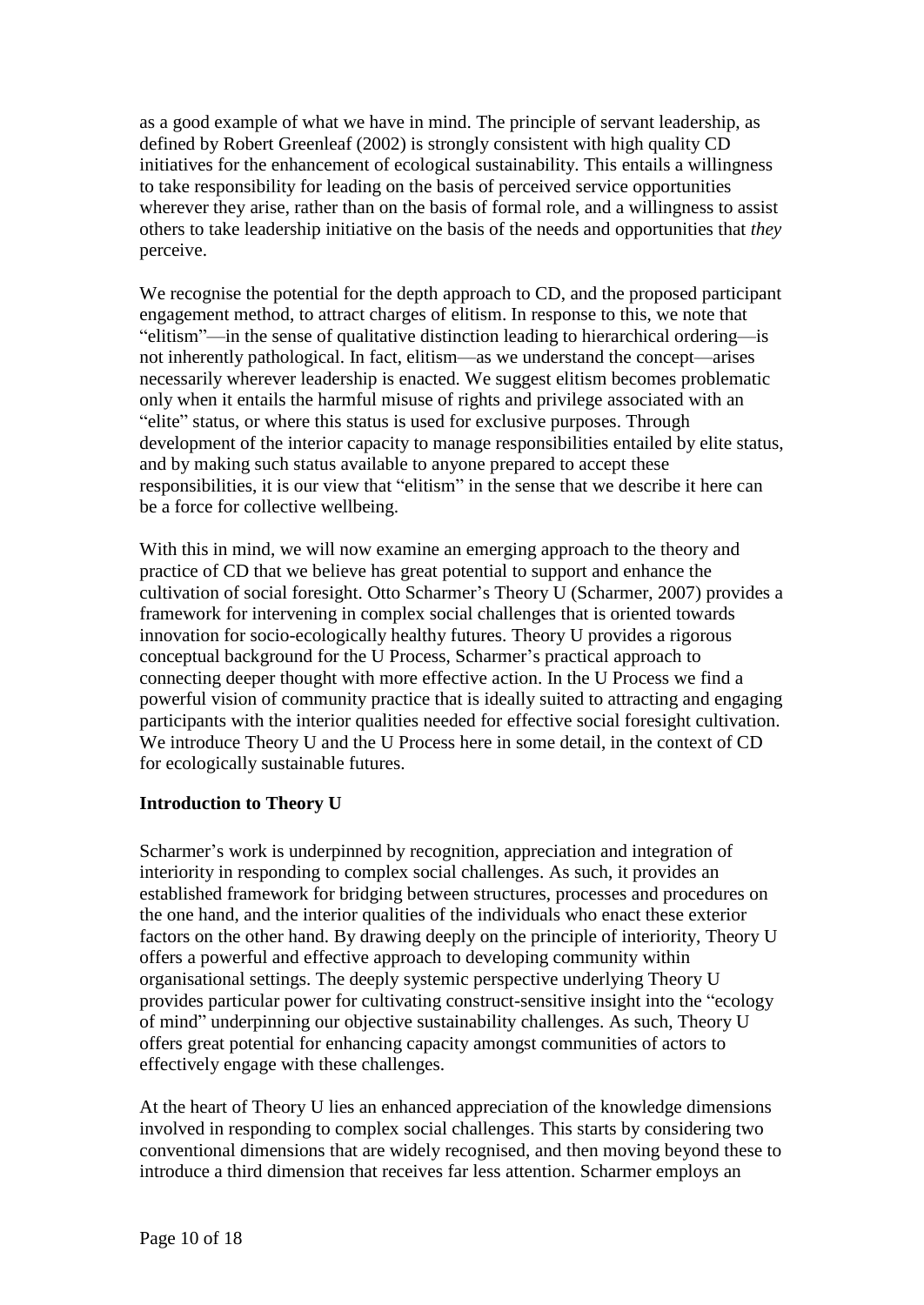analogy to illustrate this, by likening the three dimensions to three different ways that analogy to illustrate this, by likening the three dimensions to three different ways<br>we can look at an artist's work. He introduces these perspectives as follows:

- We can focus on the *thing* that results from the creative process; say, a painting.
- We can focus on the *process* of painting.
- Or we can observe the artist as she stands in front of a *blank canvas*. (Scharmer, 2007: 6)

The first more conventional dimension involves explicit knowledge: knowledge about things. Drawing on Scharmer's analogy of an artist creating a painting on a canvas, explicit knowledge relates to the finished painting itself: for example, a detailed description of the end product. Transferring the analogy to CD for ecological sustainability, explicit knowledge relates to the detailed documentation of specific initiatives that will be carried out, either for enhancing community cohesion and effectiveness in general, or for intervening directly in socio-ecological systems. This might include knowledge about how to carry out particular, standard tasks such as creating a piece of infrastructure or designing a system. But which infrastructure and systems are required? And what innovations will be required with respect to existing infrastructure and systems? What network of arrangements between people and resources will generate the ideas to be implemented?

This leads to the second of the more conventional dimensions, tacit embodied knowledge: knowledge about enacting things. With reference to the artist-and painting analogy, tacit knowledge relates to the process of painting, for example a description of the craft by which the artist brings the artwork to life on the canvas, giving it physical embodiment. What techniques and skills are used to create a painting, and how are these skills developed? Again transferring this to CD for ecological sustainability, tacit embodied knowledge relates to the processes by which the focal challenge is identified and defined, by which participants are engaged, and through which the participants work with their encompassing community to generate innovative responses to the focal challenge. The conventional approach to complex social challenges is to bring together particular people and resources in some network of configurations, and to engage in a process aimed at generating constructive responses to the challenge at hand. All of this involves tacit embodied knowledge of some form. But this usually commences with the social challenge as given in terms of its immediate manifestation in the here-and-now, and with the repertoire of responses as similarly given on the basis of established skills and expertise. The process problem is to apply these established skills and expertise, albeit in novel configurations, to the social challenge as it appears right now to the "naked eye".

The point of departure in Theory U is to recognise a third knowledge dimension, that The point of departure in Theory U is to recognise a third knowledge dimension, that<br>of self-transcending knowledge: knowledge about origins for enacting things, or "not-The point of departure in Theory U is to recognise a third knowledge dimension, that<br>of self-transcending knowledge: knowledge about origins for enacting things, or "not-<br>yet-embodied" knowledge. The shift to inclusion of recognises that for most of us, most of the time, we have a fundamental blind spot with regard to both seeing the origins of our complex social challenges, and accessing the ground of origination from which our responses arise. To return to the painting analogy, self-transcending knowledge relates to the source from which the painting emerges through the artist. It involves the sources of inspiration that orient and motivate intention, and it involves the contexts distant in space and time that shape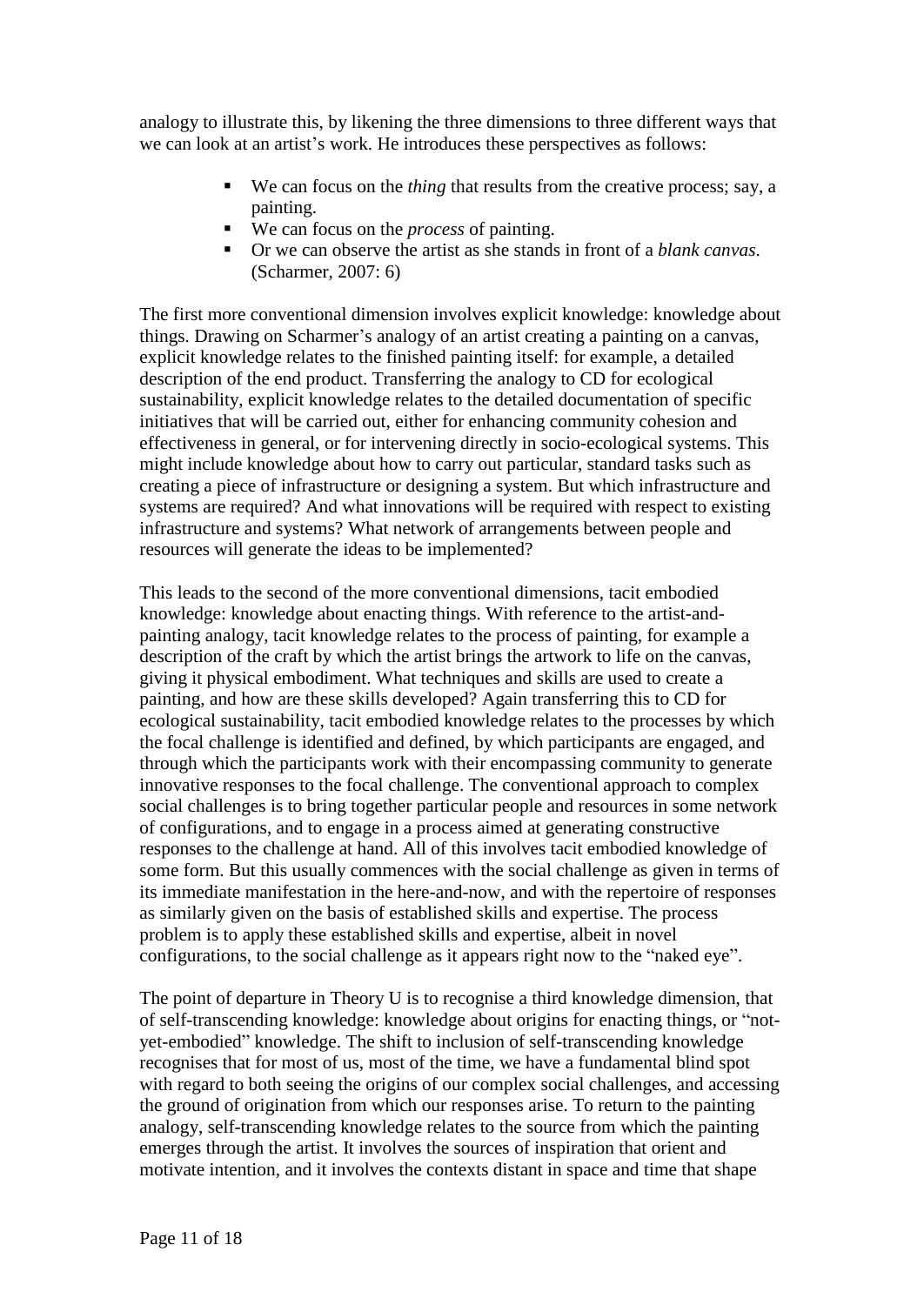the background to this particular creation at this place and time. Theory U is a social<br>technology, an integrated set of arrangements that can facilitate enactment of<br>particular states of being amongst groups of people, in technology, an integrated set of arrangements that can facilitate enactment of origination" is accessed in relatively stable and repeatable ways. The aim of entering this field of origination or creativity is to see situations differently and more comprehensively, and then to respond to the newly-appreciated situation in ways aligned with the future as it is emerging, rather than on the basis of past expectations and habits.

The emphasis with any innovation process based on Theory U is to move beyond a more instrumental input-output model in which participants deliver standard solutions based on pre-existing knowledge and expertise. With Theory U, the aim is not only to change the circumstances of the complex social challenge itself: it is the participants also who will be transformed. Participants must be open to being *changed*, not just *challenged*. This is because successful outcomes will of necessity involve a new appreciation of the situation—its social origins in par *challenged*. This is because successful outcomes will of necessity involve a new genuinely innovative responses that are meaningful in the context of the future that is emerging, rather than the historical past or taken-for-granted present. And at its most powerful, the type of insight that arises with this openness to being changed is of the emerging, rather than the historical past or taken-for-granted present. And at its most<br>powerful, the type of insight that arises with this openness to being changed is of the<br>nature "Oh look – *we* are part of the problem organise ourselves give rise to forms of organization that we then see as something nature "Oh look – we are part of the problem: our ways of thinking about how to organise ourselves give rise to forms of organization that we then see as something that imposes itself on us as some external *thing*" (Schar

## **Overview of the U Process**

The basis for Theory U is a distinction between two qualitatively different types of cognition. The first Scharmer calls *downloading*, characterised by reacting to challenges with established habits: the way things appear is regarded as given from cognition. The first Scharmer calls *downloading*, characterised by reacting to<br>challenges with established habits: the way things appear is regarded as given from<br>outside—things are simply as they appear on the surface. T by a shift in the inner place from which attention and subsequent action arise. This second quality of cognition can be characterised by a three-step process:

- *Co-sensing*: deep observation
- *Co-presencing*: inner connection with what is naturally emerging
- *Co-realising*: swift, focused action

It is this three-step process that forms the basis of Scharmer's U Process. The two types of cognition are depicted in Figure 3.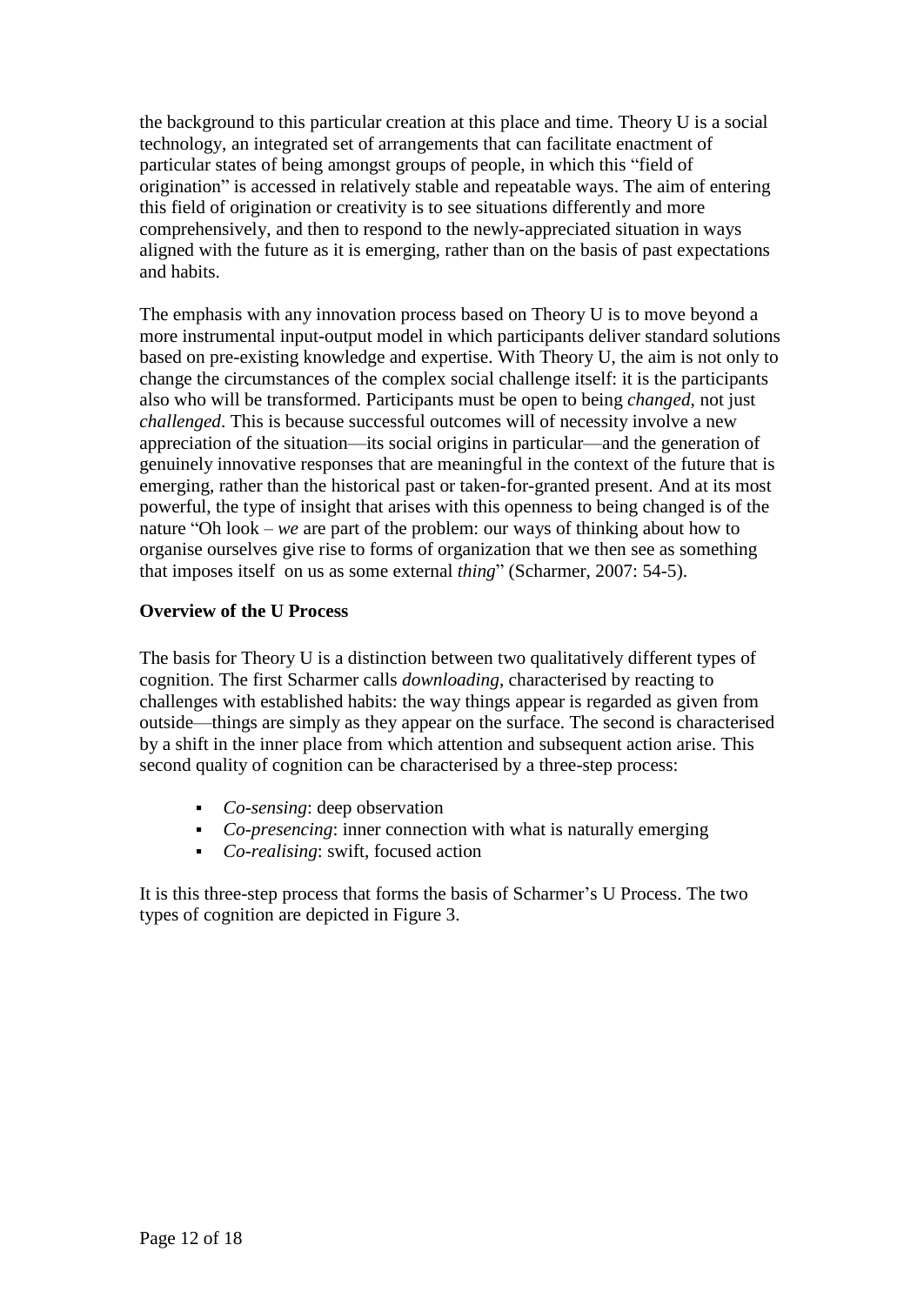

Figure 3: Three movements of the U (Scharmer, 2007: 33, figure 2.3)

There are two levels at which Theory U facilitates the shift from downloading to this deeper way of knowing. At one level, it provides a language and a set of concepts for exploring complex social challenges together, into which the deeper way of knowing is built. By engaging with this language, the deeper knowing can more readily be brought to light. The language and concepts can facilitate greater awareness of the social reality creation process (Scharmer, 2007: 18). The construct-sensitive and systems-oriented nature of the language and concepts provide one crucial aspect of Theory U's capacity for powerful social foresight cultiva systems-oriented nature of the language and concepts provide one crucial aspect of

At another level, Theory U provides a detailed set of principles and practices to guide practical enaction of the U Process in relation to specific social challenges. The underlying structure of the U Process is a set of five movements, an expansion of the basic three-movement structure introduced above. The five movements are:

- *Co-initiating*
- *Co-sensing*
- *Co-presencing*
- *Co-creating*
- *Co-evolving*

These are shown in Figure 4, along with expanded descriptions of each. A heading summary of the full set of 24 principles and practices that make up the U Process is provided for reference in Appendix 1.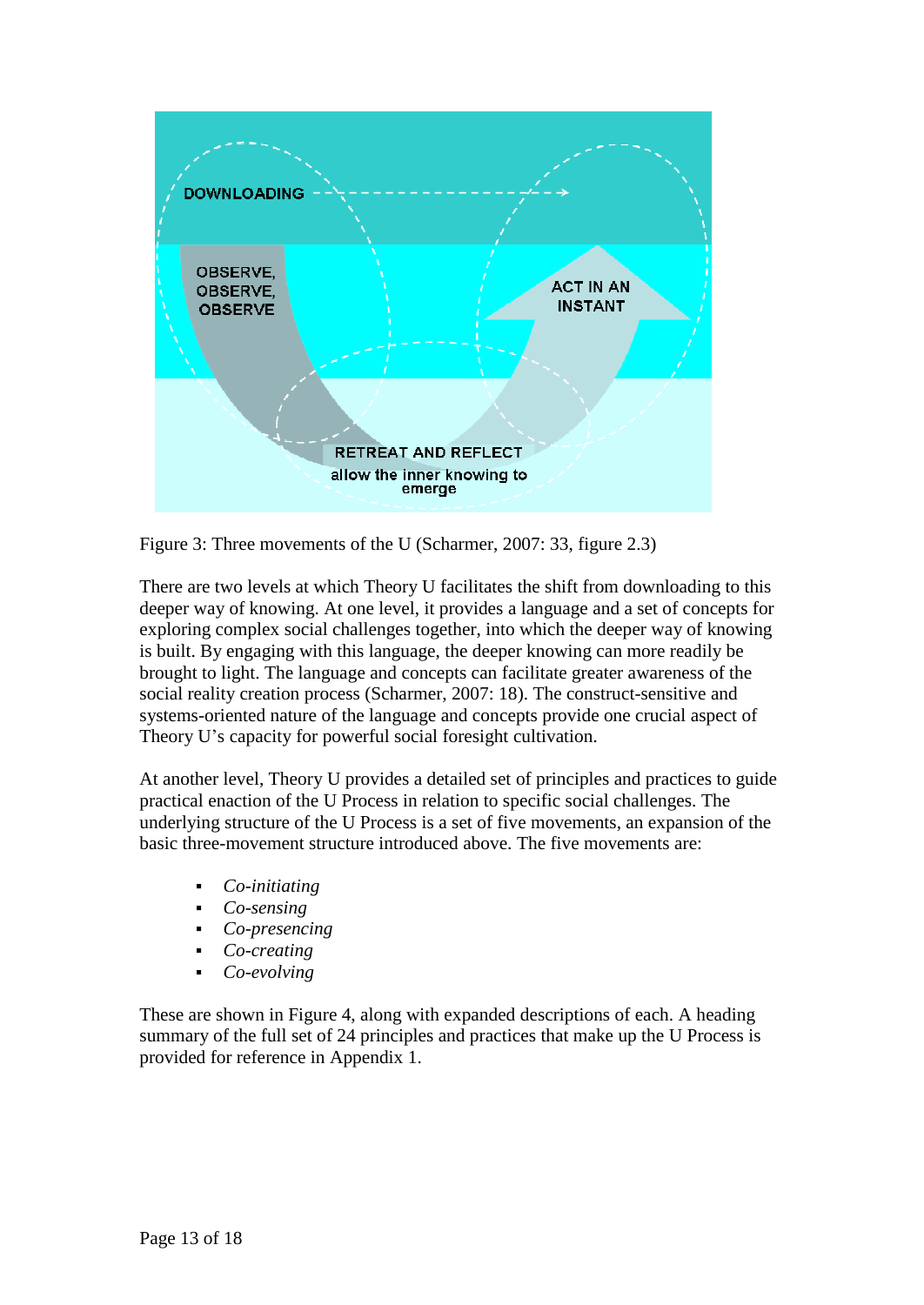

Figure 4: The five movements of the U Process (Scharmer, 2007: 378, figure 21.1)

The U Process balances Theory U's conceptual rigour by linking deeper awareness, thought, and conversation with timely and compassionate action. This is where the connection between Theory U and the cultivation of social foresight comes fully to light. It is this critically important action-orientation that characterises genuine social foresight. This should not be underemphasised: as with the building of social *movements*, the value of cultivating social *foresight* lives and dies with timely action carried out in the world to support the healthy growth of socio-ecological systems. From the social foresight perspective, it is not sufficient to critically deconstruct the nature of our ecological situation. There is an inherent danger that this intellectually privileged perspective simply leads to nihilism, paralysis, and the diminishment of care. It is through engagement in compassionate action that we can avoid this danger. This is action taken with full knowledge that we do not know with certainty what futures will emerge. Such action is therefore taken in the knowledge that its imperfection will be subject in turn to an ongoing cycle of critical scrutiny and renewal. By acting under these circumstances, we make ourselves more vulnerable. imperfection will be subject in turn to an ongoing cycle of critical scrutiny and<br>renewal. By acting under these circumstances, we make ourselves more vulnerable.<br>And it is with this vulnerability that opportunities for de renewal. By acting under these circumstances, we make ourselves more vulnerable.<br>And it is with this vulnerability that opportunities for deep social innovation—<br>innovation that embraces an increasingly wide sphere of inte arise.

# **Conclusion**

1. Community development pathways to ecologically sustainable futures are a vitally important complement to the frequently excessive emphasis on expert-Community development pathways to ecologically sustainable futures are a<br>vitally important complement to the frequently excessive emphasis on expert-<br>led technology "fixes". Navigating these pathways is essential if we are adequately address the deeper foundations of our critical ecological challenges, rather than just treating superficial symptoms. Such foundations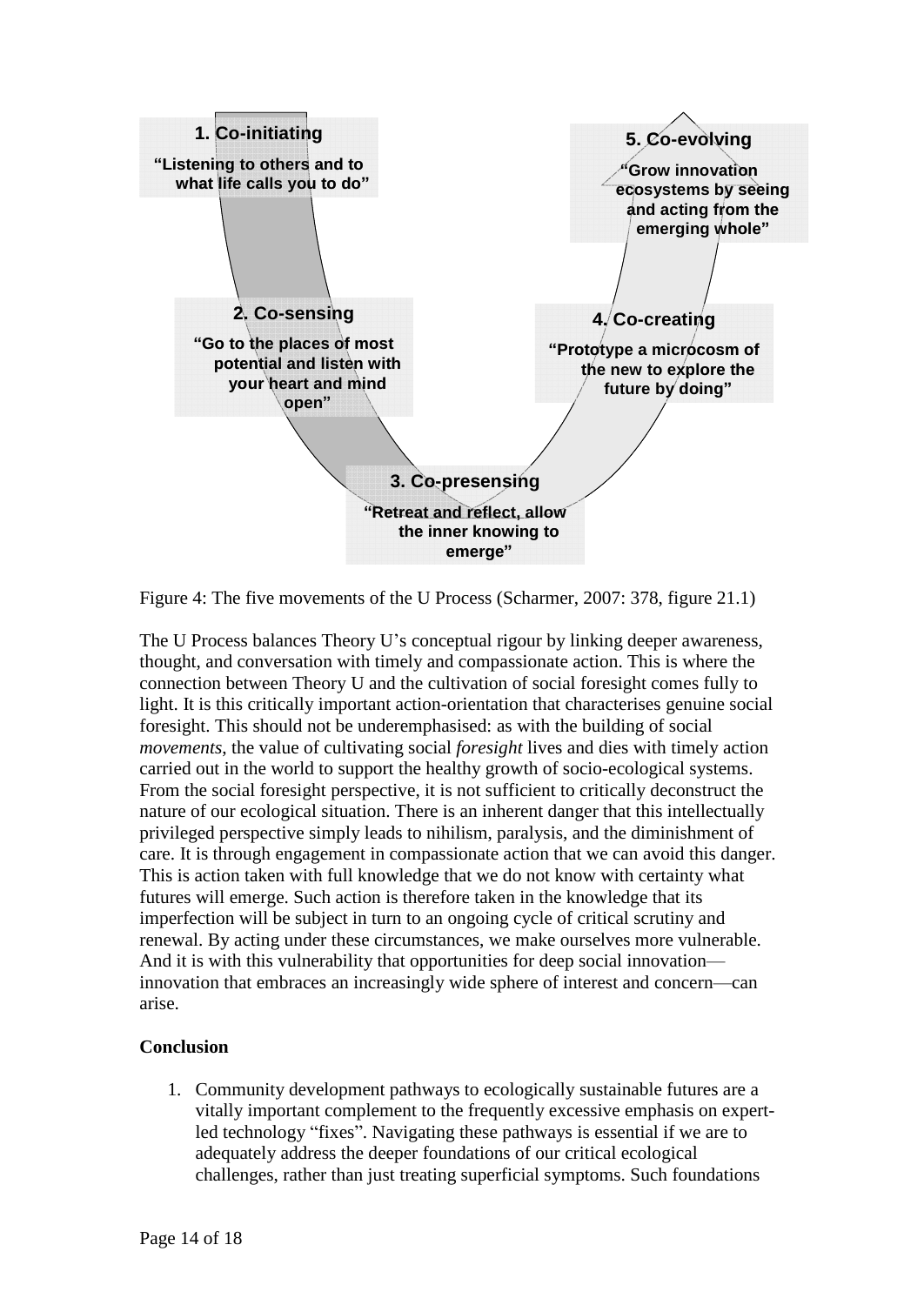can be found in the socio-ecological character of these objective sustainability challenges. From this perspective, the ecological perspective is not just a better way of objectifying the natural environment: it represents the essential character of mind, of our interior life, as we create, perceive, and respond to our ecological challenges in the natural world. Development and propagation of this insight requires high quality epistemological leadership. It is our view that the cultivation of social foresight is closely attuned with such leadership. Cultivating social foresight among communities of committed actors and among distributed networks of community leaders will increase the depth of interior capacity that we can bring to bear in working together for sustainable futures. Greater interior depth entails greater insight into our collective situation, and wiser, more compassionate action in response. This represents an essential complement to developing social movements through wide-span mobilisation of individuals and groups to shift entrenched structures and enact new ways of living. For social foresight cultivation efforts to be as effective as possible, frameworks and practices are required that can bring about profound shifts in the way that participants in these efforts engage together to attend to their world and their place in it. Scharmer's Theory U offers shifts in the way that participants in these efforts engage together to attend to set of practices that we believe are eminently suited to this task, and that as such offer great potential for contributing to community development for ecologically sustainable futures.

# **Endnotes**

<sup>1</sup> For more on fostering social foresight, with a particular focus on the community sector, see (Floyd  $\&$ Hayward, 2008).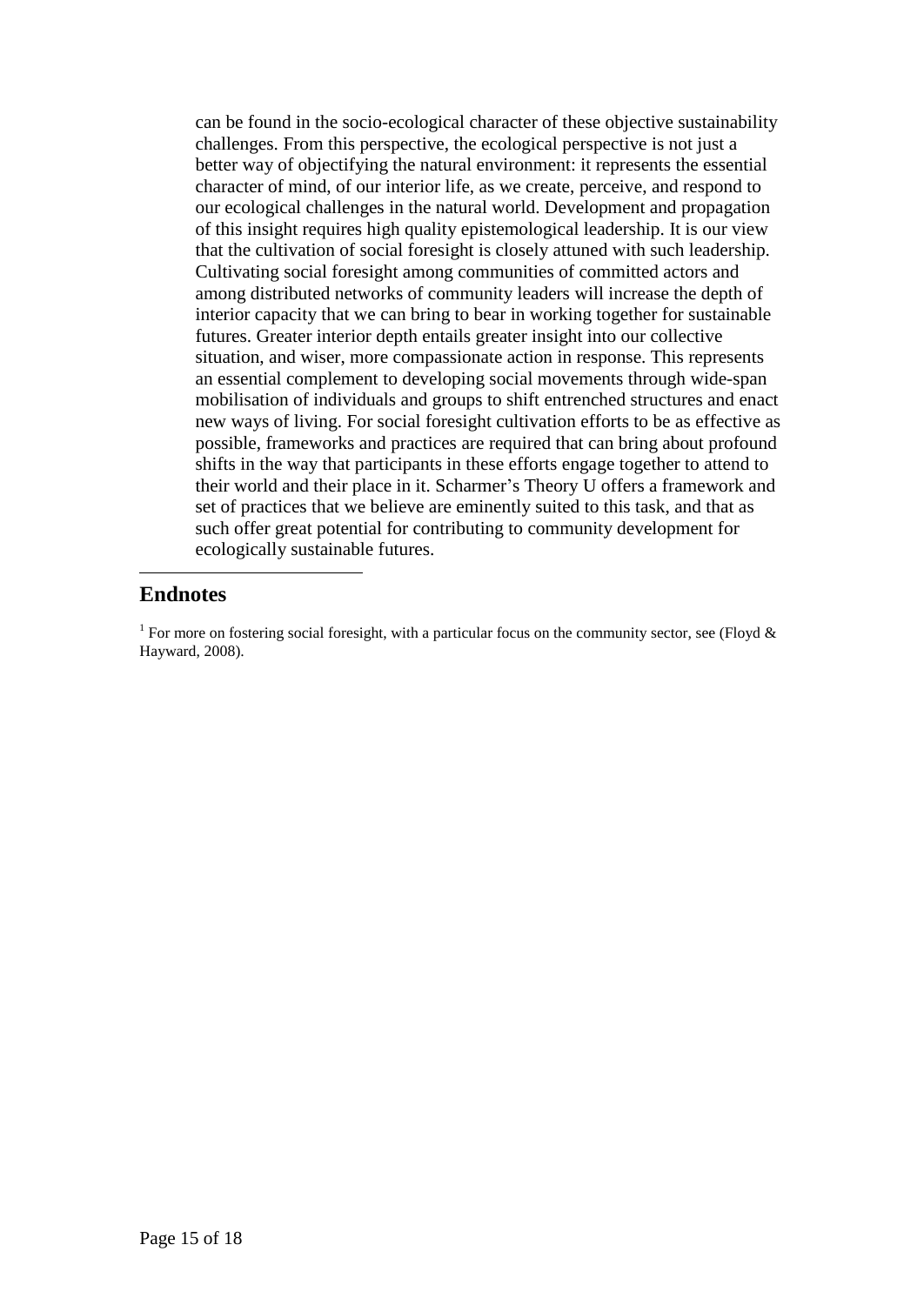# **References**

- Bateson, G. (2000) *Steps to an ecology of mind*, Chicago: The University of Chicago Press.
- Collins, J. C. (2006) *Good to Great and the Social Sectors: Why Business Thinking is not the Answer: A Monograph to Accompany Good to Great*, London: Random House Business Books.
- Fisher, F. (2006) *Response ability: Environment, health and everyday transcendence*, Melbourne: Vista Publications.
- Floyd, J. & Hayward, P. (2008) Fostering social foresight in the community sector. *5th AGSE International Entrepreneurship Research Exchange.* Swinburne University of Technology, Melbourne, Australia.
- Greenleaf, R. K. (2002) *Servant leadership: a journey into the nature of legitimate power and greatness*, Mahwah, New Jersey: Paulist Press.
- Kegan, R. (1982) *The evolving self: Problem and process in human development*, Cambridge, Massachusetts: Harvard University Press.
- Scharmer, C. O. (2007) *Theory U: Leading from the future as itemerges - the social technology of presencing*, Cambridge: Society for Organizational Learning.
- Senge, P. M. (2005) *The fifith discipline: The art and practice of the learning organization*, New York: Currency-Doubleday.
- Slaughter, R. (2004) *Futures beyond dystopia: Creating social foresight*, London: RoutledgeFalmer.
- Thompson, E. (2007) *Mind in life: Biology, phenomenology, and the sciences of mind*, Cambridge, Massachusetts: Harvard University Press.
- Wilber, K. (2000) *Sex, ecology, spirituality: The spirit of evolution*, Boston: Shambhala.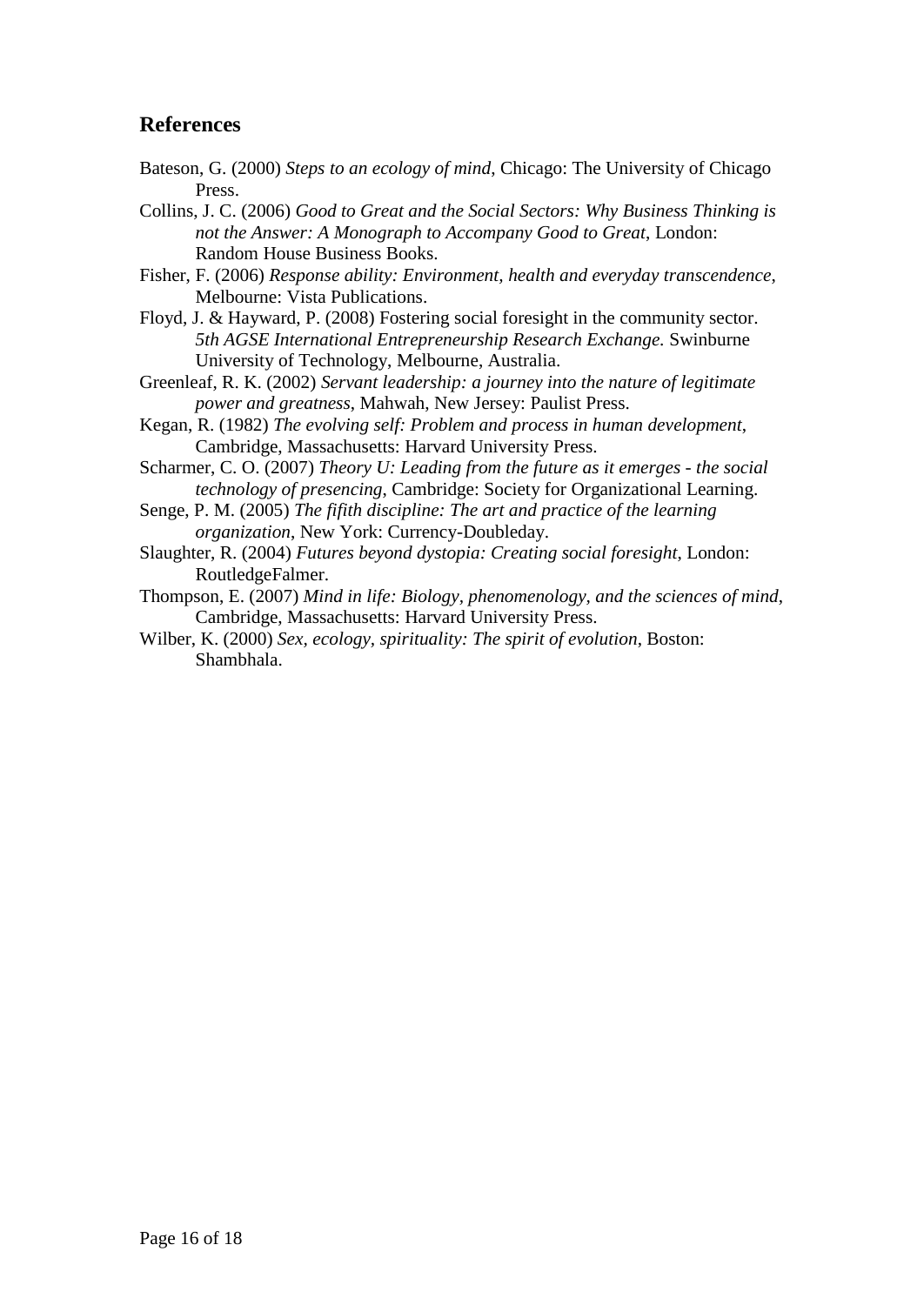# **Appendix 1: U Process Principles and Practices**

The Principles and Practices listed below are drawn from the section headings in The Principles and Practices listed below are drawn from the section headings in<br>
chapter 21 of *Theory U*, "Principles and Practices of Presencing for Leading Profound The Principles and Practices listed below are drawn from the section headings in chapter 21 of *Theory U*, "Principles and Practices of Presencing for Leading Profound Change and Innovation" (Scharmer, 2007: 377-442). For each Principle and Practice, see the original source.

Co-initiating: Listen to Others and to What Life Calls You to Do

- 2. Attend: Listen to what life calls you to do.
- 3. Connect: Listen to and dialogue with interesting players in the field.
- 4. Co-initiate a diverse core group that inspires a common intention.

Co-sensing: Go to the Places of Most Potential and Listen with Your Mind and Heart Wide Open

- 5. Form a highly committed prototyping core team and clarify essential questions.
- 6. Take deep-dive journeys to the places of most potential.
- 7. Observe, observe, observe: Suspend your Voice of Judgement (VOJ) and connect with your sense of wonder.
- 8. Practice deep listening and dialogue: connect to others with your mind, heart, and will wide open.
- 9. Create collective sensing organs that allow the system to see itself.

Co-presencing: Retreat and Reflect, Allow the Inner Knowing to Emerge

- 10. Letting go: Let go of your old self and "stuff" that must die.
- 11. Letting come: Connect and surrender to the future that wants to emerge through you.
- 12. Intentional silence: Pick a practice that helps you to connect with your source.
- 13. Follow your journey: Do what you love, love what you do.
- 14. Circles of Presence: Create circles in which you hold one another in the highest future intention.

Co-creating: Prototype a Small Microcosm of the New in Order to Explore the Future<br>by Doing<br>15. The Power of Intention: Connect to the future that stays in need of you by Doing

- crystallize your vision and intent.
- 16. Form core groups: Five people can change the world.
- 17. Prototype strategic microcosms as a landing strip for the emerging future.
- 18. Integrate head, heart, and hand: Seek it with your hands; don't think about it, feel it.
- 19. Iterate, iterate, iterate: create, adapt, and always be in dialogue with the universe.

Co-evolving: Grow Innovation Ecosystems by Seeing and Acting from the Emerging Whole

- 20. Co-evolve innovation ecosystems that allow people to see and act from the emerging whole.
- 21. Create innovation infrastructures by shaping safe places and rhythms for peer coaching (supported through social technology).